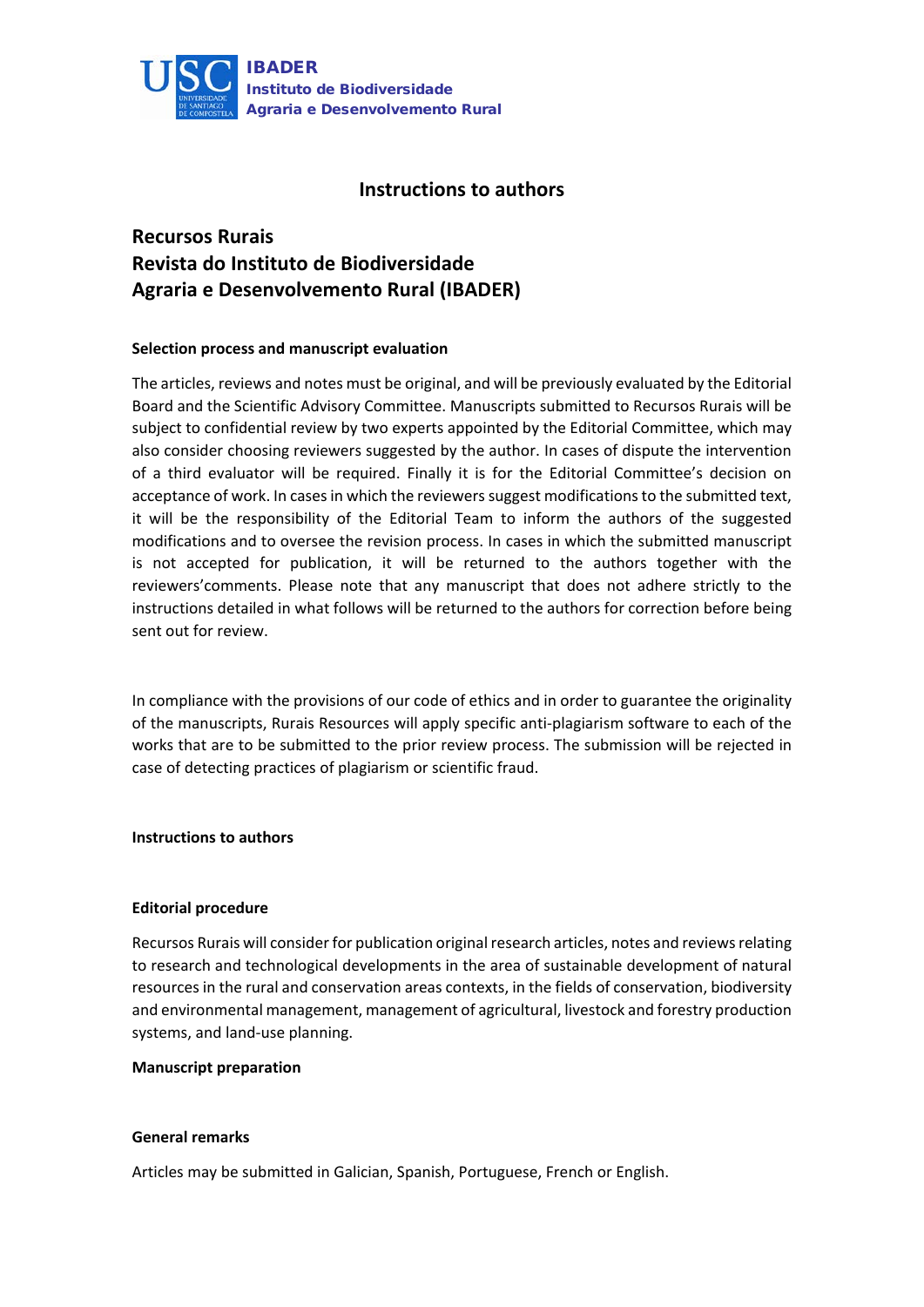

Manuscripts should be typed on A4 paper. All pages should be numbered (though references to page numbers should not be included in the text). The manuscript should be written with Microsoft Word or a Word-compatible program, on one side of each sheet, with double linespacing, 2.5 cm margins on the left and right sides, Arial font or similar, and font size 11. Neither tabs nor indents should be used, in either the text or the references list. Paragraphs should not be separated by blank lines.

Species and genus names should be written in italics. Genus names may be abbreviated (e.g. Q. robur for Quercus robur), but must be written in full at first mention. SI (Système International) units should be used. Technical nomenclatures and style should follow the most recent edition of the CBE (Council of Biology Editors) Style Manual.

## **Title page**

The title page should include a concise and informative title (in the language of the text and in English), the name(s) of the author(s), the institutional affiliation and address of each author, and the e-mail address, telephone number, fax number, and postal address of the author for correspondence.

Reference to the ORCID identification number of the authors will be included, if available.

Authorship of works: In multiple authorship works, the responsible author must be identified, who will also be the contact author. It is the responsibility of the responsible author to guarantee the recognition of all the authors who share the responsibility of the work and to ensure that all know and approved the final version of the document.

The names of the authors must appear in alphabetical order by the first surname in case they all contributed in the same way in the work. If the contribution of each author is different, it is recommended to include it in a note using the conventional CRediT terminology [\(https://casrai.org/credit/\)](https://casrai.org/credit/).

## **Abstract**

Each article should be preceded by an abstract of no more than 200 words, summarizing the most important results and conclusions. In the case of articles not written in English, the authors should supply two abstracts, one in the language of the text, the other in English.

## **Key words**

Five key words, not included in the title, should be listed after the Abstract. In the case of articles not written in English, the authors should supply the key words in the language of the text, and in English.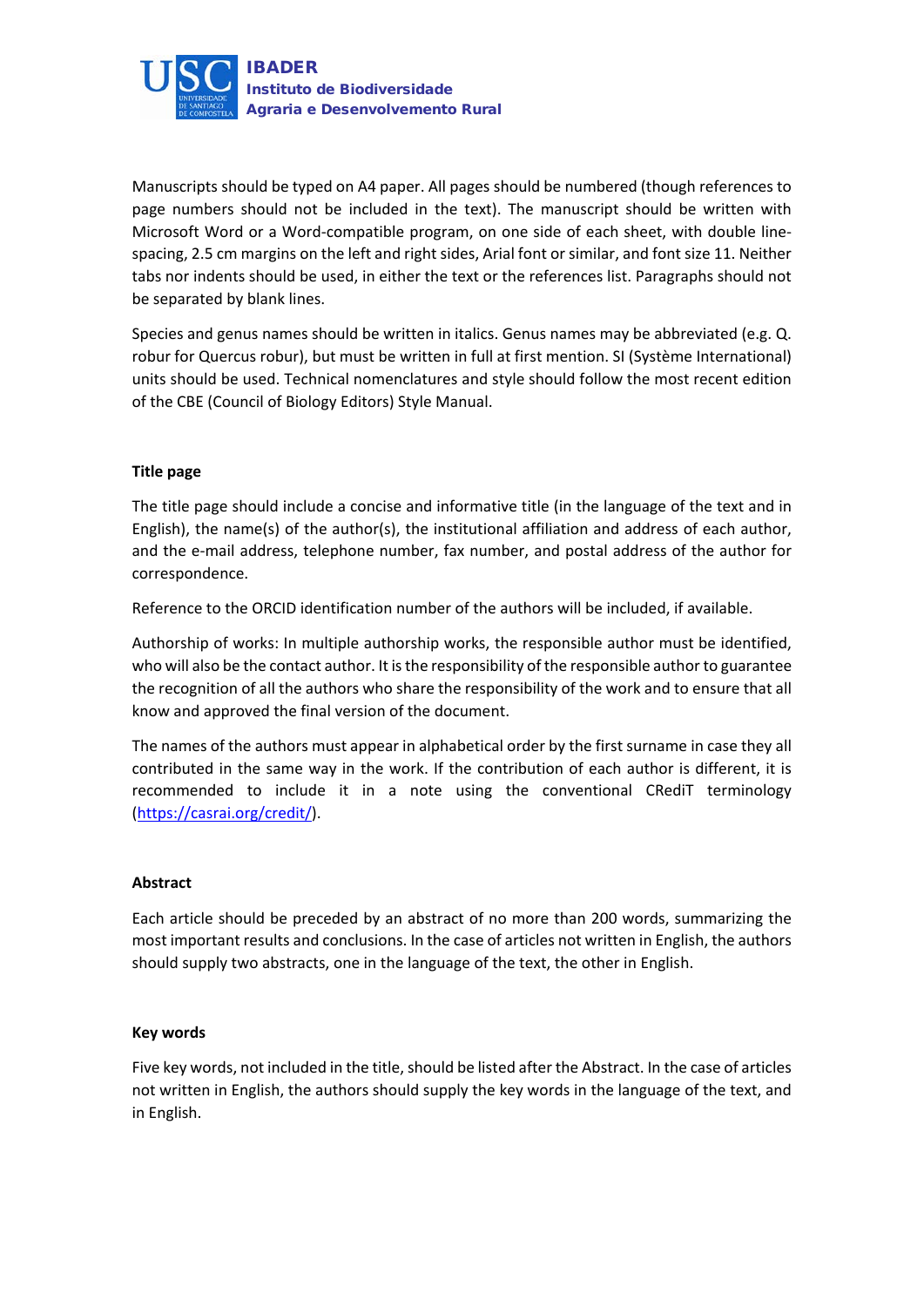

#### **Article structure**

This should where possible be as follows: Introduction, Material and Methods, Results and Discussion, Acknowledgements, References. Section headings should be written in bold with font size 12. If subsection headings are required, these should be written in italics with font size 11, and should not be numbered.

#### **Introduction**

This section should briefly review the relevant literature and clearly state the aims of the study.

#### **Material and Methods**

This section should be brief, but should provide sufficient information to allow replication of the study's procedures.

#### **Results and Discussion**

This section should present the results obtained as clearly and concisely as possible, where appropriate in the form of tables and/or figures. Very large tables should be avoided. Data in tables should not repeat data in figures, and vice versa. The discussion should consist of interpretation of the results and of their significance in relation to previous studies. A short conclusion subsection may be included if the authors consider this helpful.

#### **Acknowledgements**

These should be as brief as possible. Grants and other funding should be recognized. The names of funding organizations should be written in full.

#### **References**

The references list should include only articles that are cited in the text, and which have been published or accepted for publication. Personal communications should be mentioned only in the text. The citation in the text should include both author and year. In the references list, articles should be ordered alphabetically by first author's name, then by date.

#### **Examples of citation in the text:**

Similar results have been obtained previously (Fernández 2005a, b; Rodrigo et al. 1992).

Andrade (1949) reported that...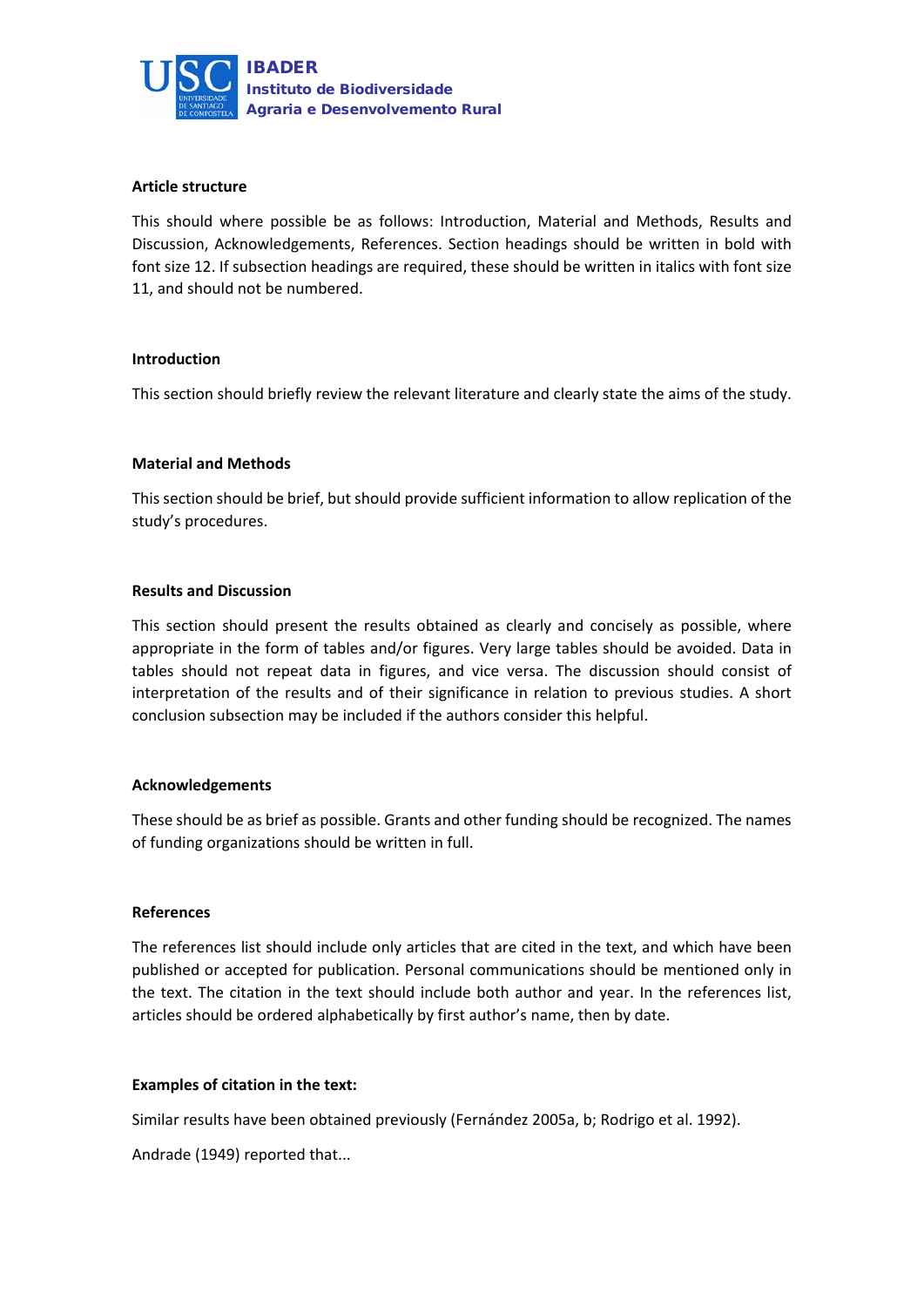

According to Mario & Tineti (1989), the principal factors are...

Moore et al. (1991) suggest that...

## **Examples of listings in References:**

**The DOI identifier must be included in the articles that have it. This will be located at the end:** Allen, J. R. M., Huntley, B. & Watts, W. A. (1996). The vegetation and climate of northwest Iberia over the last 14000 yr. *Journal of Quaternary Science* 11: 125-147. [https://doi.org/10.1002/\(SICI\)1099-1417\(199603/04\)11:2<125::AID-JQS232>3.0.CO;2-U.](https://doi.org/10.1002/(SICI)1099-1417(199603/04)11:2%3c125::AID-JQS232%3e3.0.CO;2-U)

## **Journal article:**

Mahaney, W.M.M., Wardrop, D.H. & Brooks, P. (2005). Impacts of sedimentation

and nitrogen enrichment on wetland plant community development. Plant Ecology 175(2): 227- 243.

## **Book chapter:**

Campbell, J.G. (1981). The use of Landsat MSS data for ecological mapping. In: Campbell J.G. (Ed.) Matching Remote Sensing Technologies and Their Applications: 25-50. Remote Sensing Society. London.

Lowel, E.M. & Nelson, J. (2003). Structure and morphology of Grasses. In: R.F. Barnes, H.K Brok & L.M. Hugs (Eds.). Forrages. An introduction to grassland agriculture: 25-50. Iowa State University Press. Vol. 1.

## **Complete book:**

Jensen, W. (1996). Remote Sensing of the Environment: An Erath Resource Perspective. Prentice-Hall, Inc., Saddle River, New Jersey.

## **Standard series:**

Tutin, T.G. et al. (1964-80). Flora Europaea, Vol. 1 (1964); Vol. 2 (1968); Vol. 3 (1972); Vol. 4 (1976); Vol. 5 (1980). Cambridge University Press, Cambridge, UK

## **Institutional publications:**

MAPYA (2000). Anuario de estadística agraria. Servicio de Publicaciones del MAPYA (Ministerio de Agricultura, Pesca y Alimentación), Madrid, Spain.

## **Legislative documents:**

BOE (2004). Real Decreto 1310/2004, de 15 de enero, que modifica la Ley de aprovechamiento de residuos ganderos. BOE (Boletín Oficial del Estado), no. 8, 15/104, Madrid, Spain.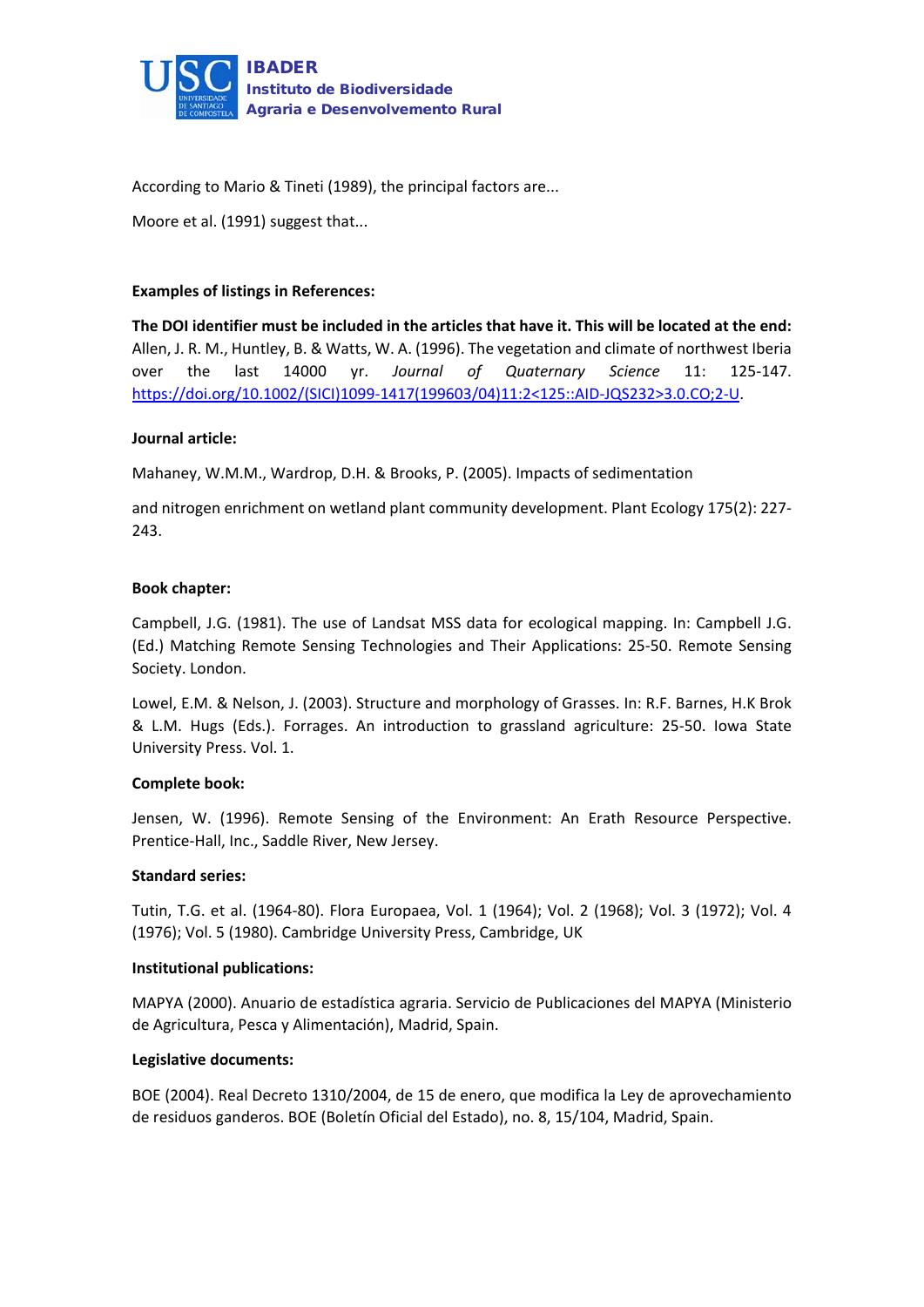

#### **Electronic publications:**

Collins, D.C. (2005). Scientific style and format. Available at: http://www.counckjnce.org/publications.cfm [5 January 2005]

Articles not published but accepted for publication:

Such articles should be listed in References with the name of the journal and other details, but with "in press" in place of the year of publication.

#### **Figures and tables**

#### **Numbering:**

All figures (data plots and graphs, photographs, diagrams, etc.) and all tables should be cited in the text, and should be numbered consecutively. The captións of tables and figures must be submitted in the original language of the article and in English.

Figure quality. Please send high-quality copies. Line thickness in the publication-size figure should be no less than 0.2 mm. In the case of greyscale figures, please ensure that the different tones are clearly distinguishable. Labels and other text should be clearly legible. Scale should be indicated by scale bars. Maps should always include indication of North, and of latitude and longitude. Colour figures can be published.

#### **Figure size**

Figures should be no more than 17.5 cm in width, or no more than 8.5 cm in width if intended to fit in a single column. Length should be no more than 23 cm. When designing figures, please take into account the eventual publication size, and avoid excessively white space.

#### **Figure and table legends**

All figures and tables require a legend. The legend should be a brief statement of the content of the figure or table, sufficient for comprehension without consultation of the text. All abbreviations used in the figure or table should be defined in the legend. In the case of articles not written in English, the authors should supply two legends, one in the language of the text, the other in English. In the submitted manuscript, the legends should be placed at the end of the text, after the references list.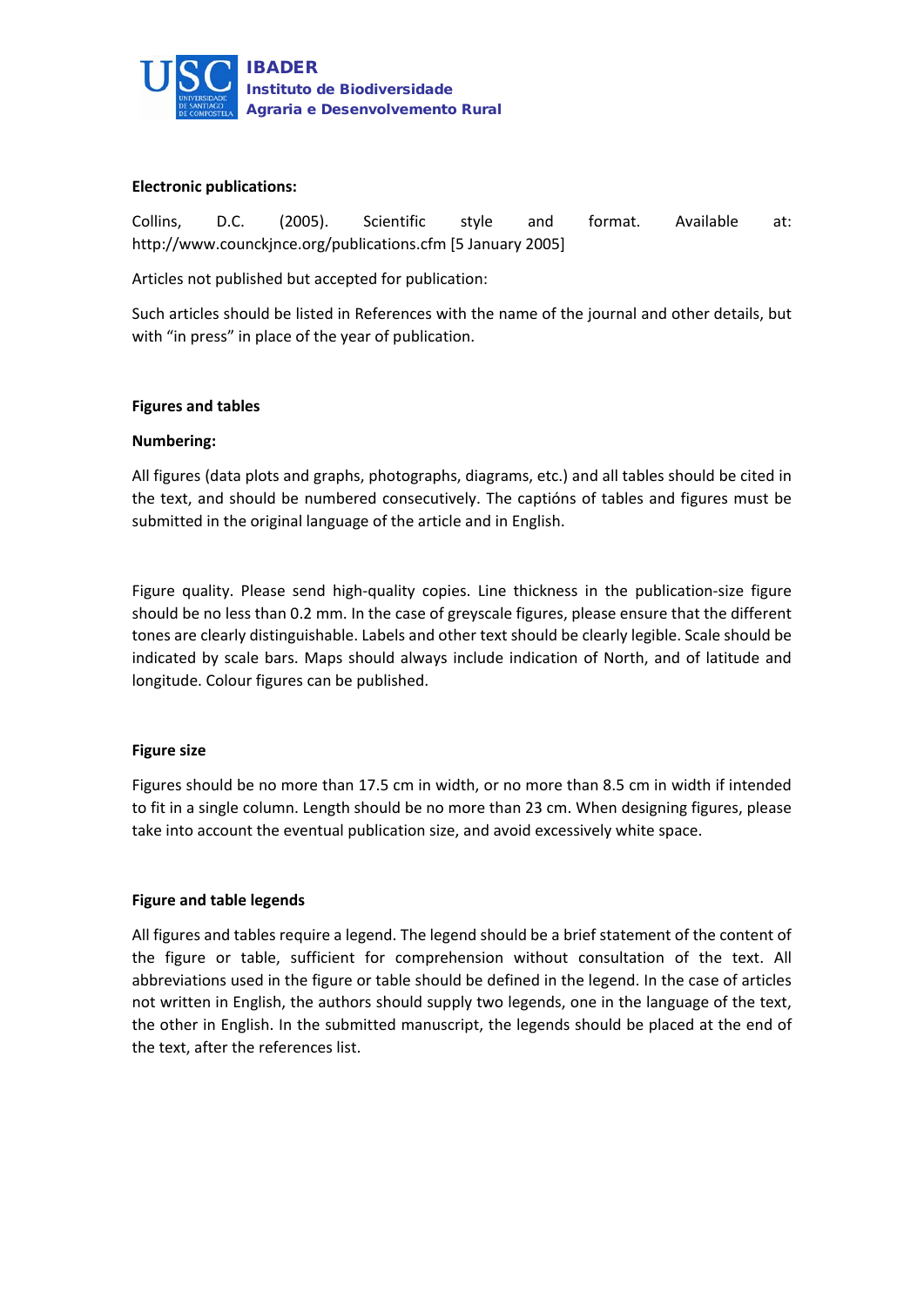

#### **Preparing the manuscript for submission**

#### **Text**

The text should be submitted as a text file in Microsoft Word or a Word-compatible format.

#### **Tables and figures**

Each table and each figure should be submitted as a separate file, with the file name including the name of the table or figure (e.g. Table-1.DOC). The preferred format for data plots and graphs is EPS for vector graphics (though all EPS files must include a TIFF preview), and TIFF for greyscale figures and photographs (minimum resolution 300 dpi). If graphics files are submitted in the format of the original program (Excel, CorelDRAW, Adobe Illustrator, etc.), please ensure that you also include all fonts used. The figure or table legend should not be included in the file containing the figure or table itself; rather, the legends should be included (and clearly numbered) in the text file, as noted above. Scanned line drawings should meet the following requirements: line or bit-map scan (not greyscale scan), minimum resolution 800 dpi, recommended resolution 1200 - 1600 dpi. Scanned halftone drawings and photographs should meet the following requirements: greyscale scan, minimum resolution 300 dpi, recommended resolution 600 - 1200 dpi.

#### **Manuscript submision**

Please submi a digital copy of the files properly prepared to the e-mail address:

info@ibader.gal or info@ibader.gal

Or send a) the original and two copies of the manuscript, b) copies of the corresponding files on CD-ROM or DVD for Windows, and c) a cover letter with author details (including e-mail address and fax number), to the following address:

#### IBADER,

Comité Editorial de la revista Recursos Rurais,

Universidad de Santiago,

Campus Terra s/n,

E-27002 Lugo,

Spain.